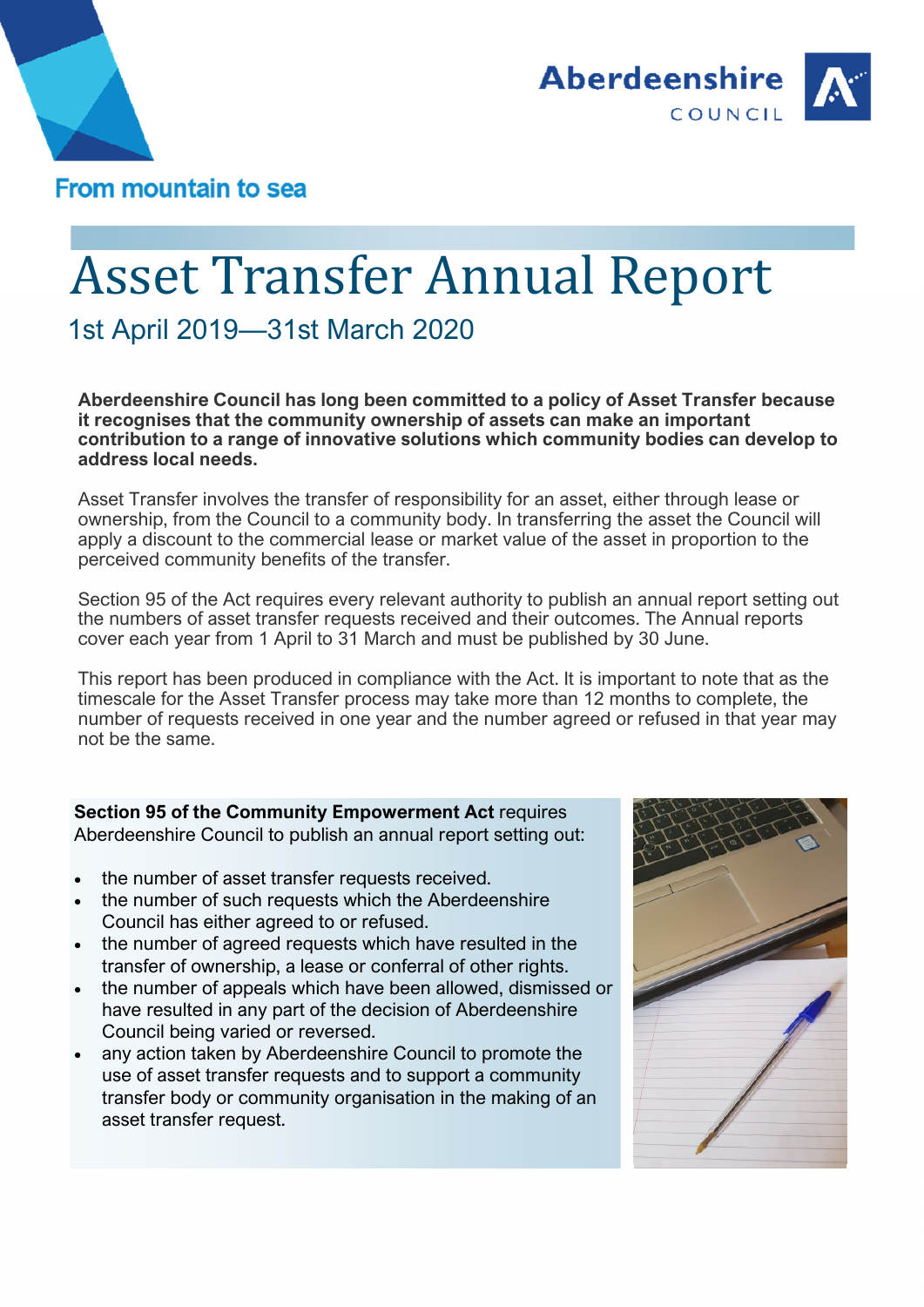



## Aberdeenshire Council Asset Transfer Process

The Council's Asset Transfer process offers groups the option to engage in an informal Expression of Interest (EOI) prior to making a full application.

This allows the group to be supported and provided with relevant information to support the development of a formal asset transfer request.

Not all EOI applications progress to a formal stage as groups may decide to withdraw for a number of reasons. Similarly some groups do not feel the need to make an EOI application and progress directly to the formal stage.



A formal application is accompanied by a business case, an indication of social return on investment and a financial plan demonstrating how the community group will sustain the running of the asset.

The relevant Area Committee makes the final decision on the application, with the option of an appeal initially to the Council and subsequently to the Scottish Government if the group are unhappy with the decision made.



Community Empowerment **Legislation** 

The Community Empowerment (Scotland) Act 2015 moves forward from a voluntary approach by the public sector, and introduces a right for community bodies to make requests to all local authorities to either own or buy an asset.

A request can be made in relation to any land or building which is owned or leased by the relevant authority.

The Act requires local authorities to transparently assess requests against a specified list of criteria, and to agree the request unless there are reasonable grounds for refusal.

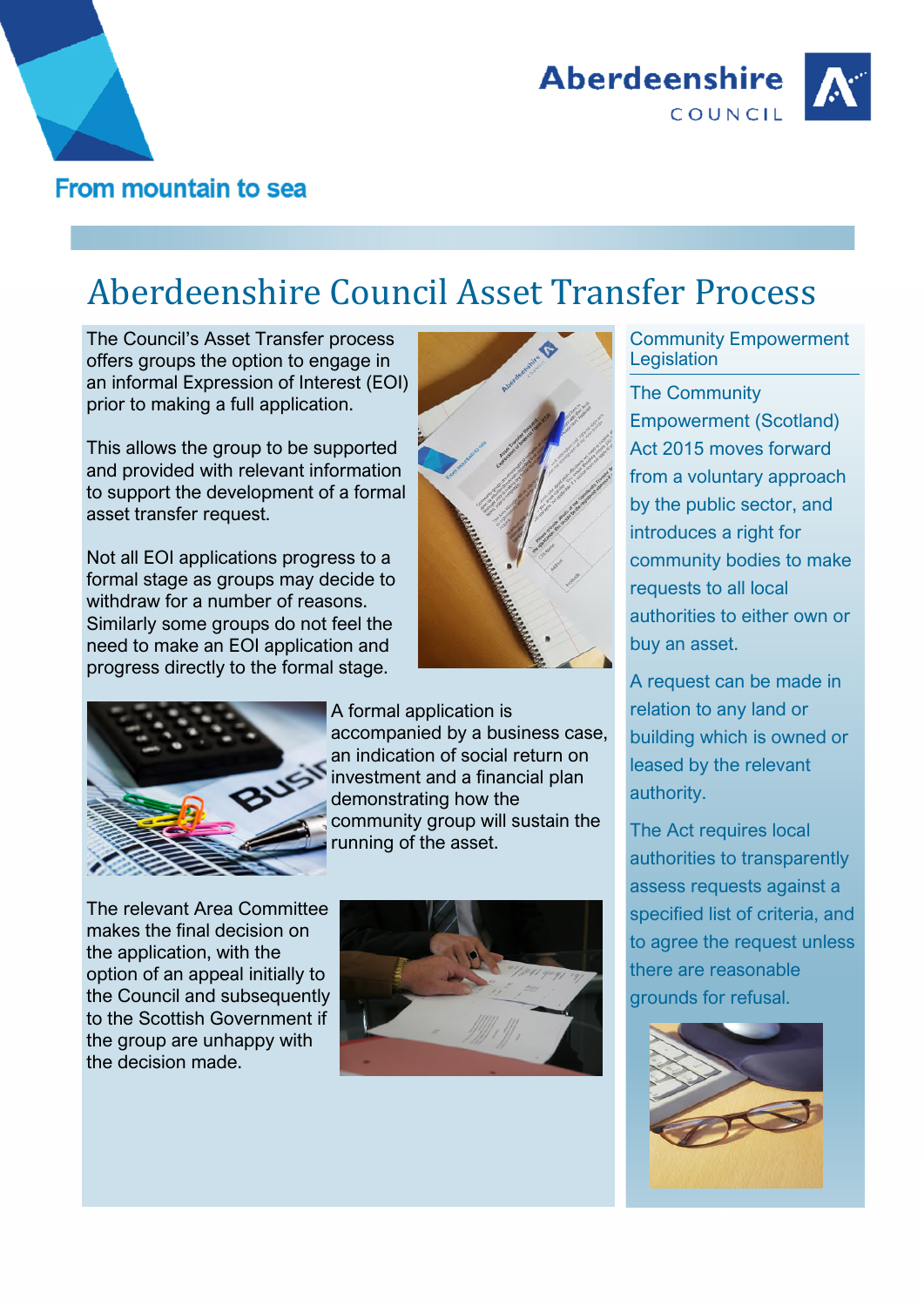



### From mountain to sea

| <b>Summary Information for Annual Report</b>                                                                                                             |                            |
|----------------------------------------------------------------------------------------------------------------------------------------------------------|----------------------------|
| <b>Reporting period - start</b><br>Reporting period - end                                                                                                | 01/04/2019<br>31/03/2020   |
|                                                                                                                                                          |                            |
| Total number of asset transfer requests received                                                                                                         | 3                          |
| Number agreed                                                                                                                                            | 4                          |
| <b>Number refused</b>                                                                                                                                    | $\mathbf{0}$               |
| <b>Number resulting in:</b>                                                                                                                              |                            |
| a transfer of ownership of land to a community transfer body                                                                                             | 0                          |
| a lease of land to such a body<br>rights in respect of land being conferred on such a body                                                               | $\overline{c}$<br>$\bf{0}$ |
|                                                                                                                                                          |                            |
| Number of appeals under section 85 relating to such requests made to the relevant authority:<br>Allowed                                                  | 0                          |
| <b>Dismissed</b>                                                                                                                                         | 1                          |
| Resulted in any part of the decision of the authority being varied or reversed                                                                           | 0                          |
| In relation to a decision of the relevant authority reviewed under section 86 or 87, the number<br>of such decisions that have been:                     |                            |
| Confirmed                                                                                                                                                | 0                          |
| Modified                                                                                                                                                 | 0                          |
| Substituted by a different decision                                                                                                                      | $\mathbf{0}$               |
| <b>Total Area Transferred (ha)</b>                                                                                                                       | $\overline{0}$             |
| <b>Number of formal Asset Transfer requests received: 3</b>                                                                                              |                            |
| Kincardine and Mearns -1<br>Mill of Benholm Enterprise-Mill of Benholm                                                                                   |                            |
| <b>Banff and Buchan-2</b><br>Friends of Tarlair-Tarlair Pavilion<br>Banff and Macduff Men's Shed-Former Kingswells Nursery                               |                            |
| Number of formal Asset Transfer requests agreed: 4                                                                                                       |                            |
| Formartine-1<br>Haddo Forum Ltd-Haddo Country Park Car Park-Lease                                                                                        |                            |
| $Marr - 2$<br>Networks of Wellbeing-34 West Park Street, Huntly-Lease<br>Lumsden Community Association- Lumsden Public Convenience-Transfer of Ownership |                            |
| <b>Banff and Buchan-1</b><br>Friends of Tarlair-Tarlair Pavilion-Lease                                                                                   |                            |
| <b>Number of contracts concluded: 2</b>                                                                                                                  |                            |
| Formartine-1<br>Haddo Forum Ltd-Haddo Country Park Car Park-Lease                                                                                        |                            |
| Garioch-1<br>Old School House, Westhill- SensationALL-Lease                                                                                              |                            |

#### **Number of appeals dismissed: 1**

**Garioch—1** Market Place School-The Garioch Partnership